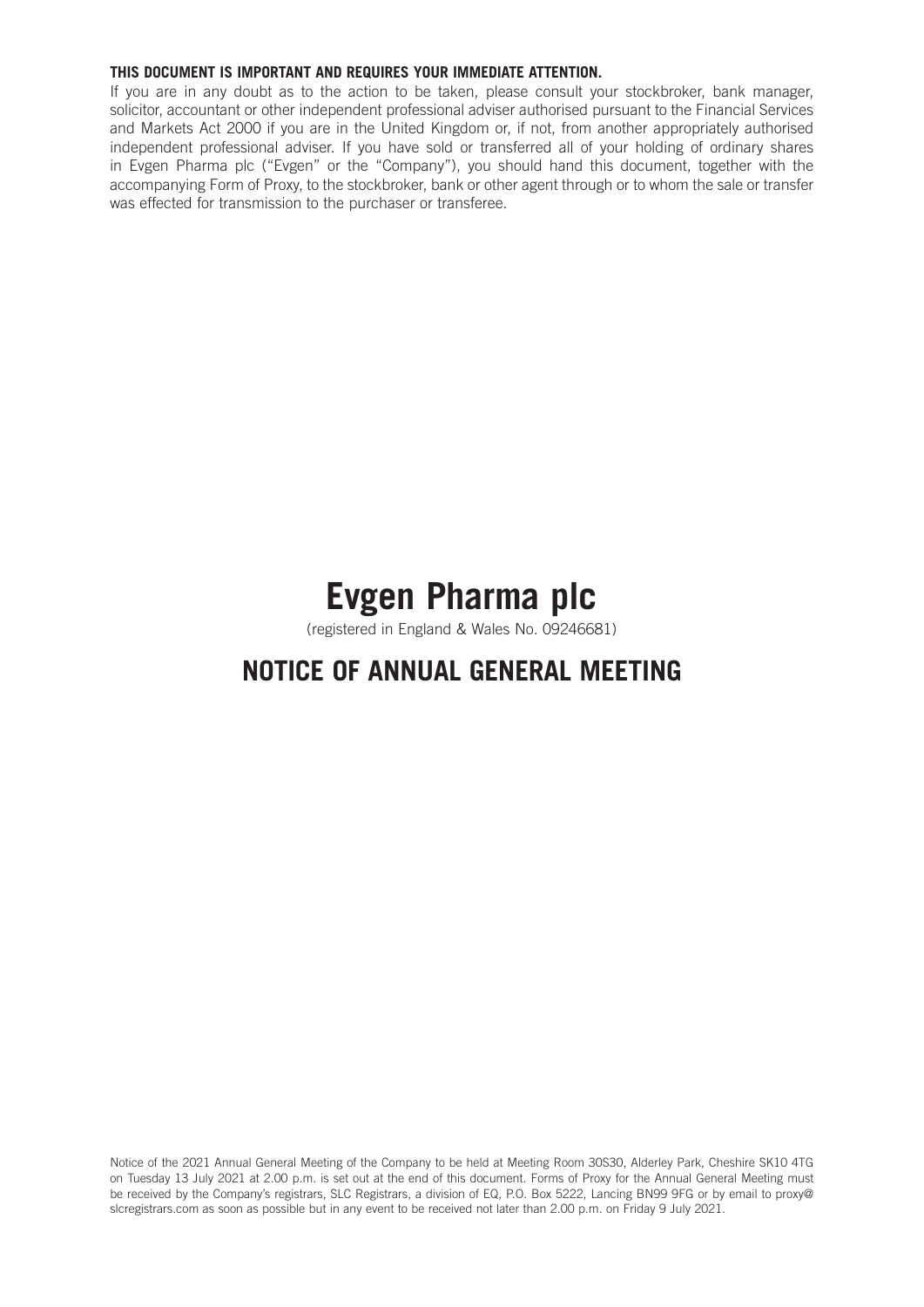## **EVGEN PHARMA PLC**

(registered in England & Wales No. 09246681)

#### **DIRECTORS**

Barry Clare (Non- Executive Chairman) Dr Huw Jones (Chief Executive Officer) Richard Moulson (Chief Financial Officer) Dr Alan Barge (Non-Executive Director) Dr Susan Foden (Non-Executive Director) Susan Clement-Davies (Non-Executive Director)

#### **REGISTERED OFFICE**

Evgen Pharma plc Liverpool Science Park Innovation Centre 2 146 Brownlow Hill Liverpool Merseyside United Kingdom L3 5RF

Dear Shareholder,

This document comprises the notice of the 2021 Annual General Meeting (**"AGM"**) of Evgen Pharma plc to be held at 2.00 p.m. on Tuesday 13 July 2021.

The resolutions to be put to the meeting cover receipt of the Annual Report and Accounts, incorporating the remuneration report, the reappointment of the Auditors, the reappointment of two Directors, the renewal of authorities to issue shares and disapply the statutory pre-emption rights to a limited extent.

#### **ORDINARY RESOLUTIONS**

Resolution 1 is an ordinary resolution to receive the Annual Accounts of the Company for the period ended on 31 March 2021, together with the reports of the Directors and Auditors on those accounts.

Resolution 2 is an ordinary resolution to receive the Directors' Remuneration Committee Report and the Report of the Independent Auditors on the auditable part of the Directors' Remuneration Committee Report for the financial year ended 31 March 2021.

Resolution 3 is an ordinary resolution to approve the reappointment of RSM UK Audit LLP, Third Floor, Centenary House, 69 Wellington Street, Glasgow, G2 6HG as Auditors of the Company from the conclusion of the AGM until the conclusion of the next AGM of the Company at which accounts are laid and to authorise the Directors to determine their remuneration.

Resolutions 4 and 5 relate to the reappointment of Directors in accordance with the Company's Articles of Association (**"Articles"**). Dr. Huw Jones and Dr. Alan Barge are obliged to retire from office in accordance with articles 90 and 85 of the Articles (respectively) and being eligible, are standing for reappointment. In line with best corporate governance practice, the performance of the Directors being submitted for reappointment has been evaluated, and the Board recommends shareholders vote in favour of the following reappointments:

- Huw Jones as an Executive Director; and
- Dr. Alan Barge as a Non-Executive Director.

Resolutions 4 and 5 shall be considered and voted on separately.

Resolution 6 is an ordinary resolution to grant authority to the Directors under section 551 of the Companies Act 2006 (the **"Act"**) to allot shares in the Company or to grant rights to subscribe for, or to convert any security into, shares in the Company up to an aggregate nominal amount of £229,073 (representing approximately one-third of the Company's issued share capital at the date of this letter).

#### **SPECIAL RESOLUTION**

Resolution 7 is a special resolution, which will empower the Directors, pursuant to section 570(1) of the Act, to allot equity securities for cash pursuant to the authority conferred by Resolution 6 as if the statutory pre-emption provisions of section 561 of the Act did not apply to such allotment, provided that this power shall be limited to the allotment of equity securities: (a) in connection with a rights issue but allowing the Directors to make provision to deal with the possibility of fractional entitlements and legal or regulatory restrictions and (b) in connection with an offer for cash up to an aggregate nominal value of £137,444 (representing approximately 20 per cent. of the Company's issued share capital at the date of this letter). This power and the authority conferred by Resolution 7 shall expire on the earlier of the conclusion of the next AGM and the date falling 15 months following the date of the AGM.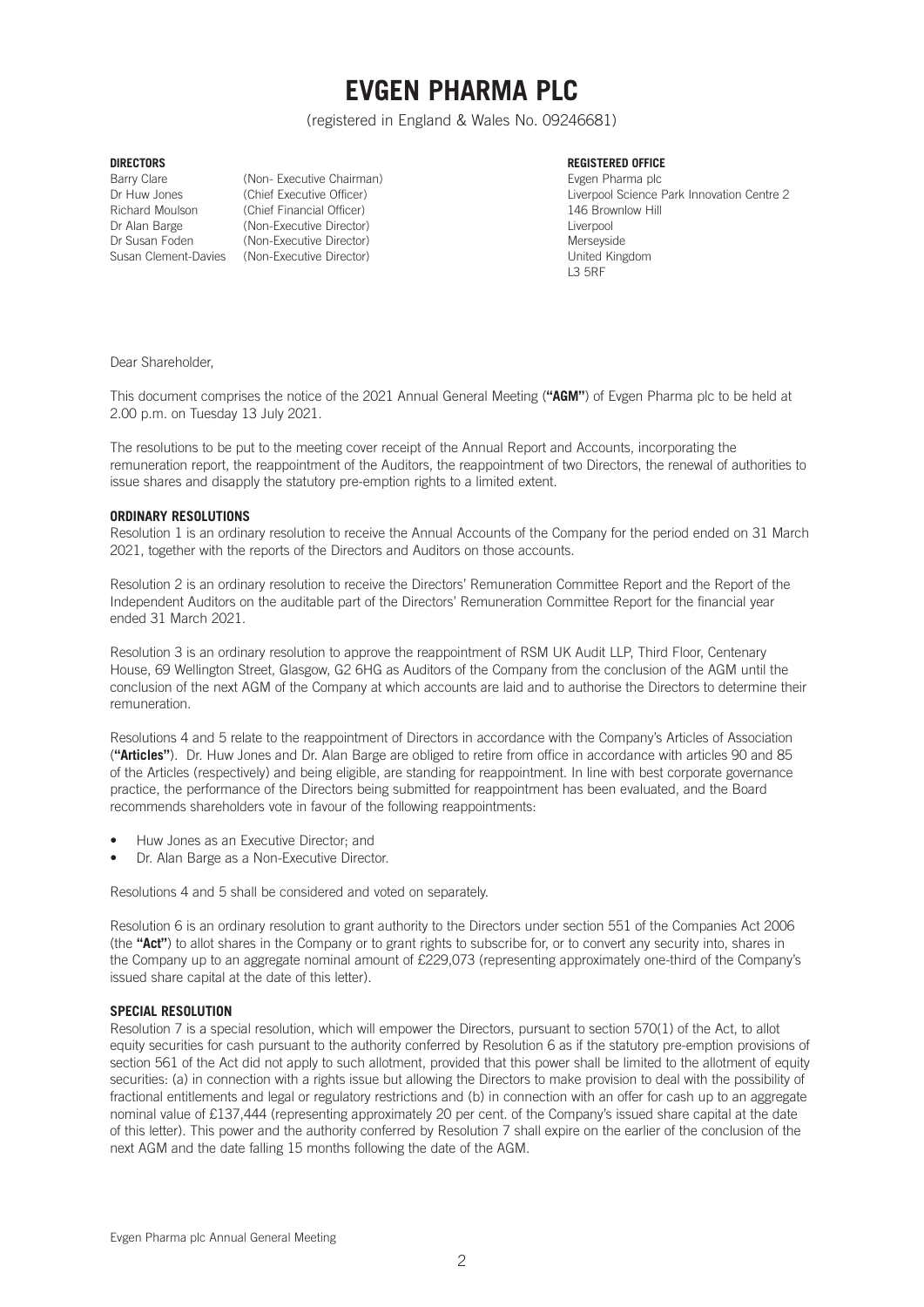The Directors consider it important to renew the power conferred by Resolution 7 and therefore recommend to the shareholders that Resolution 7 is passed. If the Company utilises this power, it will do so as to take advantage of market opportunities which may present themselves when the Company will seek to achieve the best price for the relevant equity securities it can reasonably obtain.

#### **ACTION TO BE TAKEN**

The Board encourages engagement with shareholders and looks forward to welcoming you to the AGM.

If the laws and the UK Government's guidance regarding the COVID-19 pandemic which are current on Tuesday 13 July 2021 include the enforcement of social distancing and restrict indoor meetings, shareholders will not be permitted to attend the AGM. The health and wellbeing of our shareholders, employees and stakeholders remains our priority and we may need to take the steps which are necessary and appropriate during the COVID-19 pandemic. We trust that shareholders will understand the need for these precautions.

If the restrictions imposed by the UK Government at the date of the AGM prohibit or restrict indoor meetings, a closed meeting will be held and shareholders will not be able to attend the AGM. In such circumstances, shareholders are strongly encouraged to appoint the Chairman of the AGM as their proxy. Details on how to do this are set out on the enclosed Form of Proxy.

If the AGM is a closed meeting, the business at the AGM will be curtailed to the formal business section only, with no wider presentations on business performance or question and answer session and any relevant shareholder updates will be made via RNS announcements.

In the event that disruption to the 2021 AGM becomes unavoidable, we will announce any changes to the AGM as soon as practicably possible through the Company's website.

A Form of Proxy for use at the AGM is enclosed. Shareholders are advised to complete and return the Form of Proxy in accordance with the instructions printed on it so as to arrive at the Company's registrars, SLC Registrars, a division of EQ, PO Box 5222, Lancing BN99 9FG or by email to proxy@slcregistrars.com, as soon as possible, but in any event to be received no later than 2.00 p.m. on Friday 9 July 2021. The return of a Form of Proxy does not preclude you from attending and voting at the AGM if you so wish.

If the AGM regrettably has to be held as a closed meeting and a shareholder has appointed someone other than the Chairman of the AGM as his or her proxy, that proxy will not be able to attend the Meeting in person or cast the shareholder's vote.

#### **RECOMMENDATION**

The Directors consider that the resolutions to be proposed at the AGM are in the best interests of the Company and its shareholders as a whole and most likely to promote the success of the Company, and they recommend shareholders to vote in favour of the resolutions as they intend to do in respect of their own beneficial shareholdings.

Yours faithfully

**Barry Clare** Chairman

17 June 2021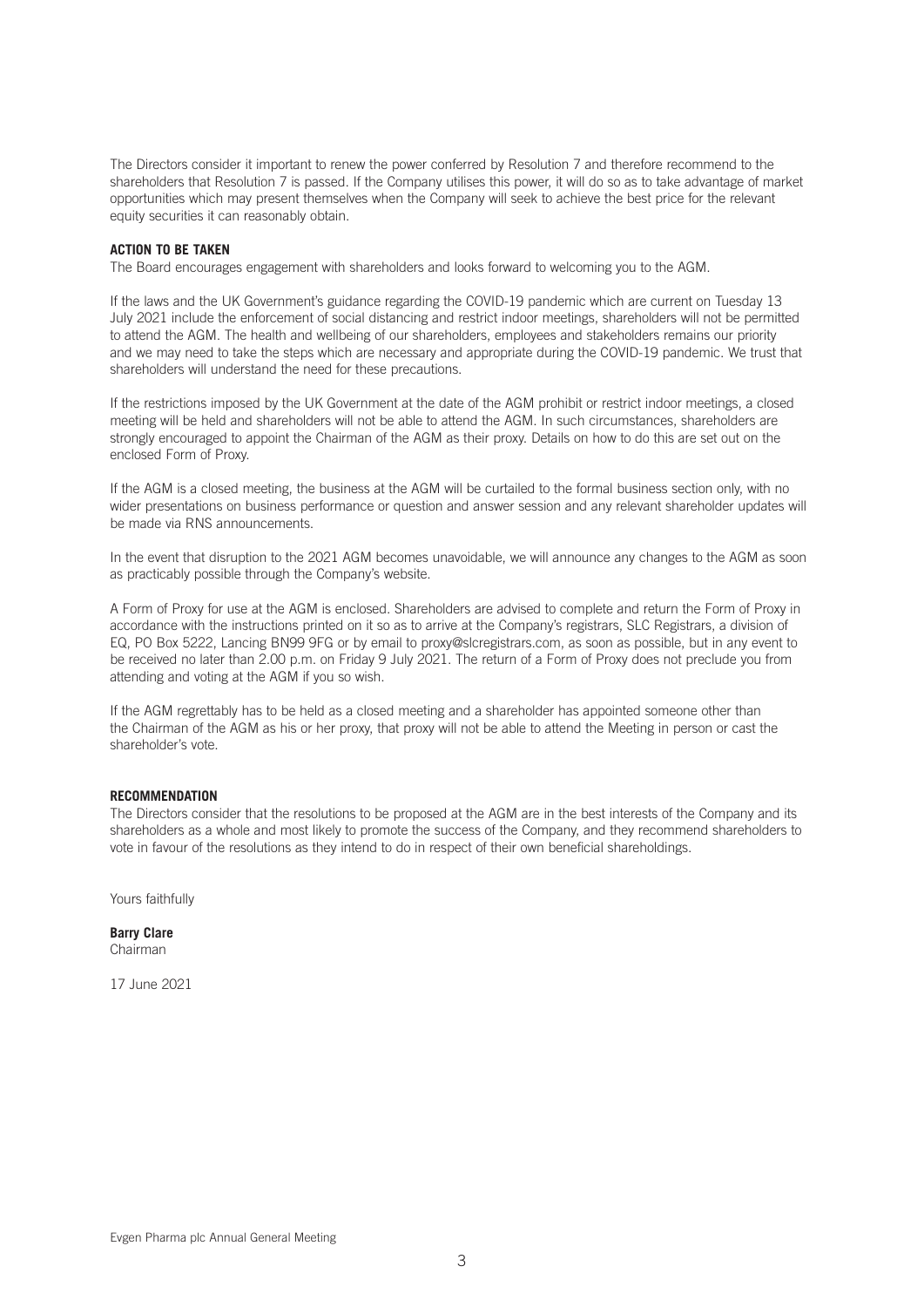### **NOTICE OF ANNUAL GENERAL MEETING**

Notice is hereby given that the 2021 Annual General Meeting (**"AGM"**) of the Company will be held at Meeting Room 30S30, Alderley Park, Cheshire SK10 4TG on Tuesday 13 July 2021 at 2.00 p.m. to consider, and if thought fit, pass the following resolutions, of which the resolutions numbered 1 to 6 will be proposed as ordinary resolutions and resolution 7 will be proposed as a special resolution.

#### **ORDINARY RESOLUTIONS**

- (1) To receive the Company's Annual Report and Accounts for the financial year ended 31 March 2021, the Directors' Report, and the Report of the Independent Auditors on those accounts.
- (2) To receive the Directors' Remuneration Committee Report and the Report of the Independent Auditors on the auditable part of the Remuneration Report for the financial year ended 31 March 2021.
- (3) To reappoint RSM UK Audit LLP as auditors of the Company from the conclusion of the meeting until the conclusion of the next AGM of the Company at which accounts are laid and to authorise the Directors to determine their remuneration.
- (4) To reappoint as a Director Dr Huw Jones who is retiring in accordance with Article 90 of the Company's Articles of Association and, being eligible, is offering himself for reappointment.
- (5) To reappoint as a Director Dr. Alan Barge who is retiring in accordance with Article 85 of the Company's Articles of Association and, being eligible, is offering himself for reappointment.
- (6) That, in substitution for any previous authorities, the Directors be and they are hereby generally and unconditionally authorised for the purpose of section 551 of the Companies Act 2006 (the **"Act"**) to allot shares of the Company and/or grant rights to subscribe for, or convert any securities into, shares of the Company up to an aggregate nominal amount of £229,073 (being approximately onethird of the current issued share capital of the Company as at the date of this notice), provided that this authority shall expire (unless previously renewed, varied or revoked by the Company in a general meeting) at the conclusion of the next Annual General Meeting of the Company or 15 months after the passing of this resolution (if earlier) except that the Directors may before the expiry of such period make an offer or agreement which would or might require shares to be allotted or rights granted after the expiry of such period and the Directors may allot shares or grant rights in pursuance of that offer or agreement as if this authority had not expired.

#### **SPECIAL RESOLUTION**

- (7) That, subject to the passing of resolution 6 above, the Directors be empowered pursuant to section 570(1) of the Act (in substitution for any previous authority) to allot equity securities (within the meaning of section 560 of the Act) for cash pursuant to the authority conferred by resolution 6 above as if section 561 of the Act did not apply to such allotment, provided that this power shall be limited to the allotment of equity securities as follows:
	- (a) the allotment of equity securities in connection with any offer by way of rights or an open offer of relevant equity securities where the equity securities respectively attributed to the interests of all holders of relevant equity securities are proportionate (as nearly as may be) to the respective numbers of relevant equity securities held by them but subject to such exclusions or other arrangements as the Directors may deem necessary or expedient to deal with equity securities which represent fractional entitlements or on account of either legal or practical problems arising in connection with the laws or requirements of any regulatory or other authority in any jurisdiction: and
	- (b) otherwise than pursuant to paragraph (a), up to an aggregate nominal amount of £137,444 (being approximately 20 per cent. of the current issued share capital of the Company as at the date of this notice)

provided that the power conferred by this resolution shall expire (unless previously renewed, varied or revoked by the Company in general meeting) on the date which is the earlier of 15 months from the date of the passing of this resolution and the conclusion of the next Annual General Meeting of the Company (the **"Section 570 Period"**) but so that the Company may at any time prior to the expiry of the Section 570 Period, make an offer or agreement which would or might require equity securities to be allotted pursuant to these authorities after the expiry of the Section 570 Period and the Directors may allot equity securities in pursuance of such offer or agreement as if the authorities hereby conferred had not expired.

By order of the Board

**Richard Moulson Director** 

17 June 2021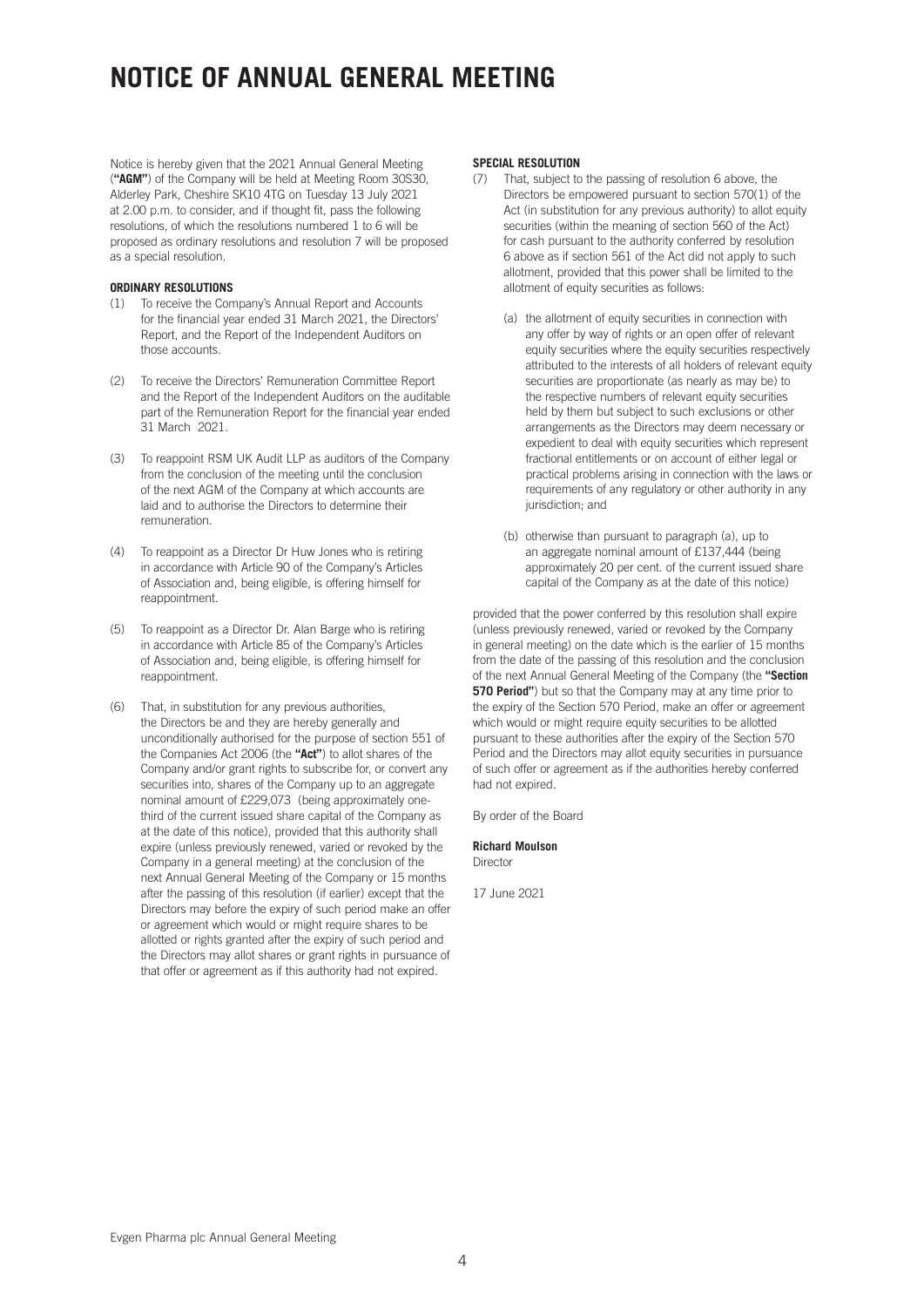#### **NOTES**

- (1) A Shareholder entitled to attend and vote at the meeting is also entitled to appoint one or more proxies to attend, speak and vote on a show of hands and on a poll instead of him or her. A proxy need not be a member of the Company. Please note that if the laws and the UK Government's guidance regarding the COVID-19 pandemics which are current on Tuesday 13 July 2021 include the enforcement of social distancing and restrict indoor meetings, the AGM will be held as a closed meeting. In such circumstances, if a shareholder has appointed someone other than the Chairman of the AGM as his or her proxy, that proxy will not be able to attend the Meeting in person or cast the shareholder's vote. Appointment of a proxy will not preclude a member from attending and voting in person at the AGM unless the AGM is a closed meeting. If you have appointed a proxy and attend the meeting in person, your proxy appointment will automatically be terminated.
- (2) Where a Shareholder appoints more than one proxy, each proxy must be appointed in respect of different shares comprised in his or her shareholding which must be identified on the proxy form. Each such proxy will have the right to vote on a poll in respect of the number of votes attaching to the number of shares in respect of which the proxy has been appointed. Where more than one joint Shareholder purports to appoint a proxy in respect of the same shares, only the appointment by the most senior Shareholder will be accepted as determined by the order in which their names appear in the Company's register of members (i.e. first named being the most senior). If you wish your proxy to speak at the meeting, you should appoint a proxy other than the chairman of the meeting and give your instructions to that proxy. If the AGM regrettably has to be held as a closed meeting and a shareholder has appointed someone other than the Chairman of the AGM as his or her proxy, that proxy will not be able to attend the Meeting in person or cast the shareholder's vote.
- (3) A corporation which is a Shareholder may appoint one or more corporate representatives who have one vote each on a show of hands and otherwise may exercise on behalf of the Shareholder all of its powers as a Shareholder provided that they do not do so in different ways in respect of the same shares. If the AGM regrettably has to be held as a closed meeting and a shareholder has appointed someone other than the Chairman of the AGM as his or her proxy, that proxy will not be able to attend the Meeting in person or cast the shareholder's vote.
- (4) In the case of joint holders, the signature of any one holder will be sufficient but the names of all the joint holders should be stated. The vote of the senior who tenders a vote whether in person or by proxy will be accepted to the exclusion of the votes of the other joint holders. For this purpose, seniority is determined by the order in which the names stand in the register of members in respect of the joint holding (i.e. first named being the most senior).
- (5) A Form of Proxy is enclosed for use by members. To be valid it should be completed, signed and delivered (together with the power of attorney or other authority (if any) under which it is signed, or a notarially certified copy of such power of authority) to the Company's registrars

SLC Registrars, a division of EQ, PO Box 5222, Lancing BN99 9FG or by email to proxy@slcregistrars.com, to be received not later than 2.00 p.m. on Friday 9 July 2021 or (i) in the case of a poll taken more than 48 hours after it is demanded, not less than 24 hours before the time appointed for the taking of the poll, (ii) in the case only of an instrument in hard copy form or any authority or copy thereof, where the poll is not taken forthwith but is taken not more than 48 hours after it was demanded, be delivered at the meeting at which the poll was demanded to the chairman of the meeting or to the Secretary or any Director, or (iii) in the case of any adjourned meeting, not less than 48 hours before the time appointed for holding the adjourned meeting. Shareholders who intend to appoint more than one proxy can obtain additional forms of proxy from SLC Registrars. Alternatively, the form provided may be photocopied prior to completion. The Forms of Proxy should be returned in the same envelope and each should indicate that it is one or more than one appointments being made.

- (6) CREST members who wish to appoint a proxy or proxies through the CREST electronic proxy appointment service may do so by using the procedures described in the CREST Manual. CREST personal members or other CREST sponsored members, and those CREST members who have appointed a voting service provider(s), should refer to their CREST sponsor or voting service provider(s), who will be able to take the appropriate action on their behalf.
- (7) In order for a proxy appointment or instruction made using the CREST service to be valid, the appropriate CREST message (a "CREST Proxy Instruction") must be properly authenticated in accordance with Euroclear UK & Ireland Limited's specifications, and must contain the information required for such instruction, as described in the CREST Manual (available via www.euroclear.com). The message, regardless of whether it constitutes the appointment of a proxy or is an amendment to the instruction given to a previously appointed proxy must, in order to be valid, be transmitted so as to be received by the Company's agent (ID 7RA01) by 2.00 p.m. on Friday 9 July 2021. For this purpose, the time of receipt will be taken to be the time (as determined by the time stamp applied to the message by the CREST Application Host) from which the Company's agent is able to retrieve the message by enquiry to CREST in the manner prescribed by CREST. After this time any change of instructions to proxies appointed through CREST should be communicated to the appointee through other means.
- (8) CREST members and, where applicable, their CREST sponsors, or voting service providers should note that Euroclear UK & Ireland Limited does not make available special procedures in CREST for any particular message. Normal system timings and limitations will, therefore, apply in relation to the input of CREST Proxy Instructions. It is the responsibility of the CREST member concerned to take (or, if the CREST member is a CREST sponsored member, or has appointed a voting service provider, to procure that his CREST sponsor or voting service provider(s) take(s)) such action as shall be necessary to ensure that a message is transmitted by means of the CREST system by any particular time. In this connection, CREST members and, where applicable, their CREST sponsors or voting system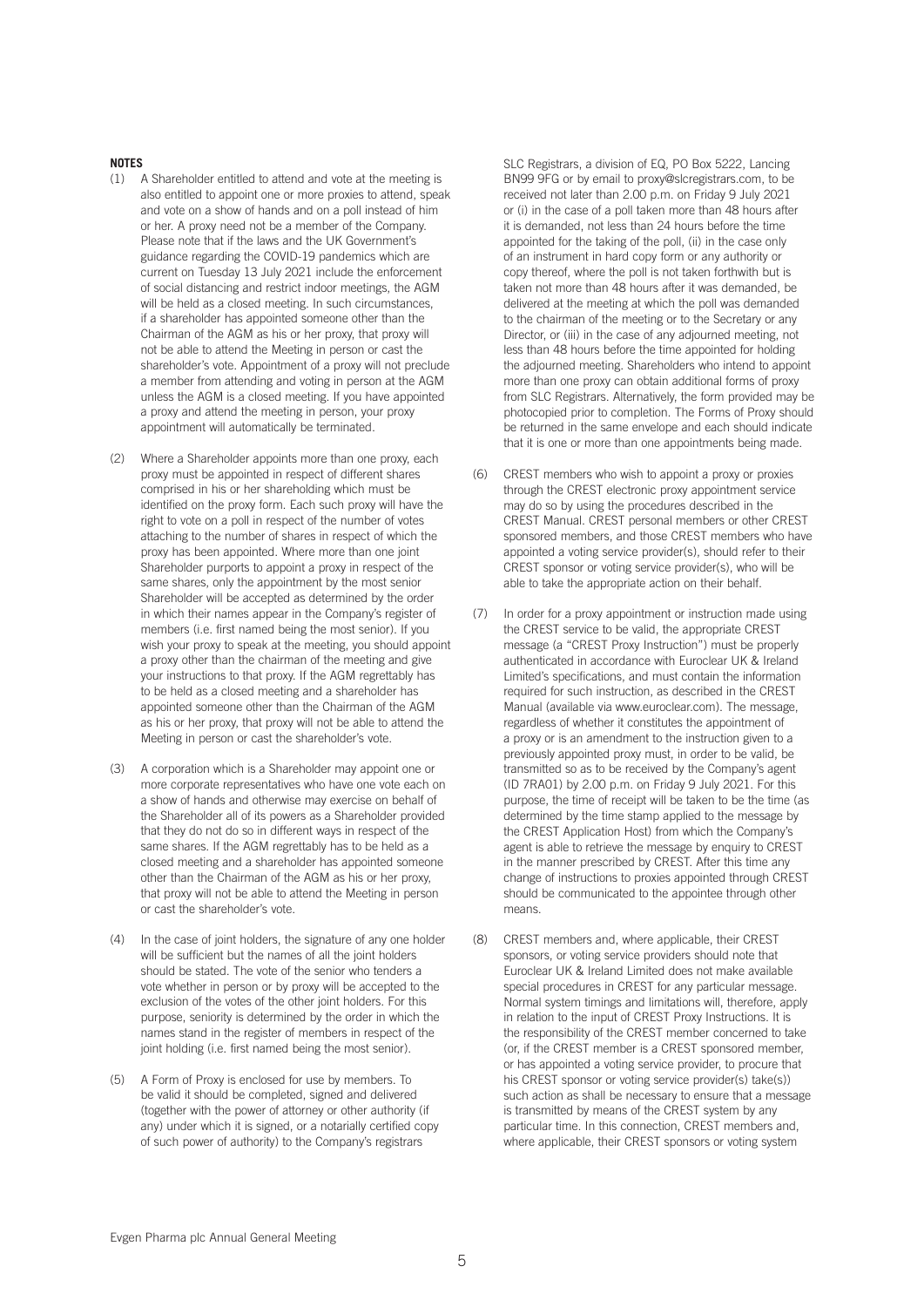providers are referred, in particular, to those sections of the CREST Manual concerning practical limitations of the CREST system and timings.

- (9) The Company may treat as invalid a CREST Proxy Instruction in the circumstances set out in Regulation 35(5) (a) of the Uncertificated Securities Regulations 2001.
- (10) In accordance with Regulation 41 of the Uncertificated Securities Regulations 2001 and section 360B(2) of the Companies Act 2006, the Company specifies that only those Shareholders registered in the register of members of the Company as at 6.30 p.m. on Friday 9 July 2021 or, in the event that the meeting is adjourned, in such register not later than 48 hours before the time of the adjourned meeting, shall be entitled to attend, or vote (whether in person or by proxy) at the meeting in respect of the number of shares registered in their names at the relevant time. Changes after the relevant time will be disregarded in determining the rights of any person to attend or vote at the meeting.
- (11) None of the e–mail addresses and fax numbers referred to in this document may be used for any purpose other than those specified.
- (12) The Company's website is www.evgen.com.
- (13) As at 17 June 2021 (being the latest business day prior to the printing of this notice) the Company's issued share capital consists of 274,888,117 ordinary shares of 0.25 pence each, carrying one vote each. Therefore, the total voting rights in the Company are 274,888,117.
- (14) The following documents will be available for inspection at the registered office of the Company at Liverpool Science Park Innovation Centre 2, 146 Brownlow Hill, Liverpool, Merseyside, United Kingdom L3 5RF during normal business hours on any week day (public holidays excepted) from the date of this notice until the date of the AGM, and at the place of the meeting for one hour before the meeting and at the meeting itself:
	- copies of the Directors' service agreements and letters of appointment; and
	- the constitutional documents of the Company, comprising its Memorandum and Articles.